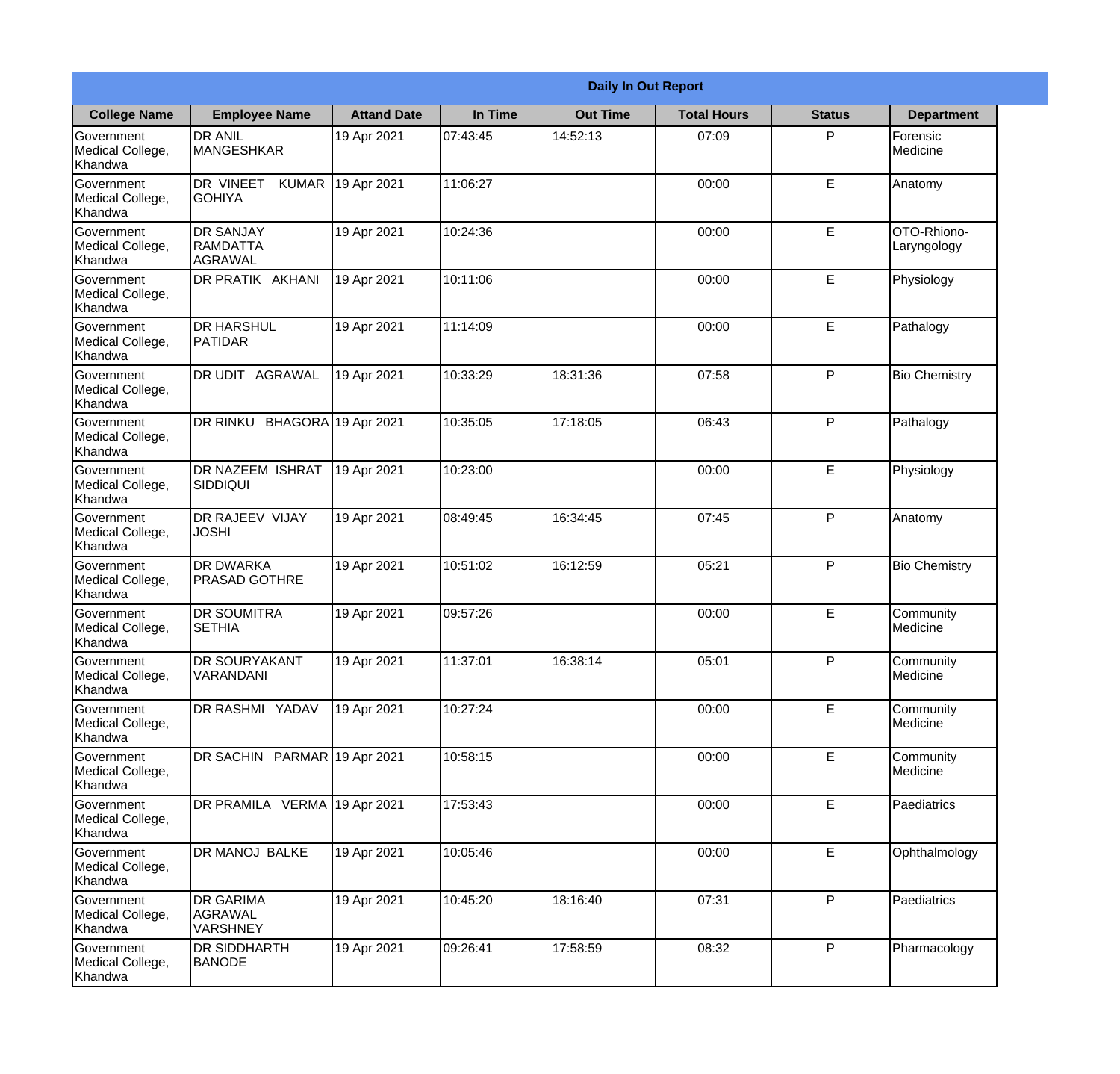| <b>Designation</b>                  | <b>Category</b>     |
|-------------------------------------|---------------------|
| <b>Assistant Professor</b>          | Para Clinical       |
| Professor                           | Non Clinical        |
| Professor                           | Clinical            |
| Assistant Professor                 | Non Clinical        |
| <b>Assistant Professor</b>          | Para Clinical       |
| Associate Professor Non Clinical    |                     |
| Assistant Professor   Para Clinical |                     |
| Professor                           | <b>Non Clinical</b> |
| <b>Assistant Professor</b>          | Non Clinical        |
| Demonstrator/Tutor   Non Clinical   |                     |
| <b>Assistant Professor</b>          | Para Clinical       |
| Demonstrator/Tutor   Para Clinical  |                     |
| Assistant Professor   Para Clinical |                     |
| Assistant Professor Para Clinical   |                     |
| Professor                           | Clinical            |
| Assistant Professor                 | Clinical            |
| Associate Professor Clinical        |                     |
| Associate Professor Para Clinical   |                     |

## **Daily In Out Report**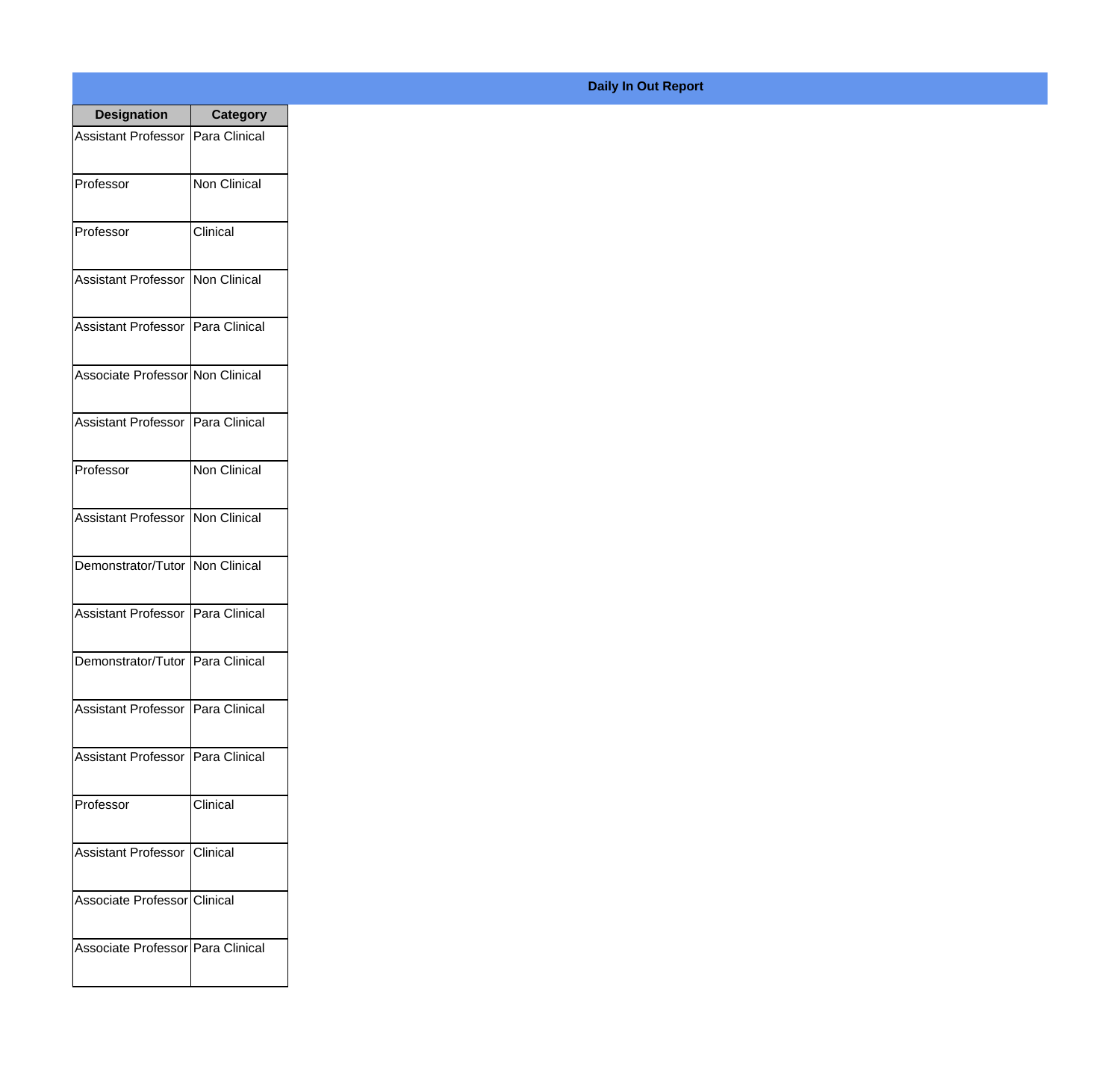|                                                  |                                     |             |          | <b>Daily In Out Report</b> |       |    |                             |
|--------------------------------------------------|-------------------------------------|-------------|----------|----------------------------|-------|----|-----------------------------|
| Government<br>Medical College,<br>Khandwa        | DR PRIYA KAPOOR<br><b>IKAPOOR</b>   | 19 Apr 2021 | 09:42:37 | 16:38:47                   | 06:56 | P  | Pathalogy                   |
| Government<br>Medical College,<br>Khandwa        | <b>DR SAPNA</b><br><b>MAHESHRAM</b> | 19 Apr 2021 | 10:55:12 | 17:45:46                   | 06:50 | P  | Community<br>Medicine       |
| <b>Government</b><br>Medical College,<br>Khandwa | <b>DR RAJENDRA</b><br>SINGH MANDLOI | 19 Apr 2021 | 10:29:34 |                            | 00:00 | E. | <b>Bio Chemistry</b>        |
| Government<br>Medical College,<br>Khandwa        | DR SHAIKH M.KHALIQ 19 Apr 2021      |             | 10:42:45 |                            | 00:00 | E  | <b>Bio Chemistry</b>        |
| Government<br>Medical College,<br>Khandwa        | DR NISHA MANDLOI<br>IPANWAR         | 19 Apr 2021 | 10:03:40 |                            | 00:00 | E. | Obstetrics &<br>Gynaecology |
| <b>Government</b><br>Medical College,<br>Khandwa | DR NANDINI DIXIT                    | 19 Apr 2021 | 12:28:27 |                            | 00:00 | E  | Paediatrics                 |
| Government<br>Medical College,<br>Khandwa        | DR PURTI AGARWAL<br> SAINI          | 19 Apr 2021 | 10:52:33 |                            | 00:00 | E  | Pathalogy                   |